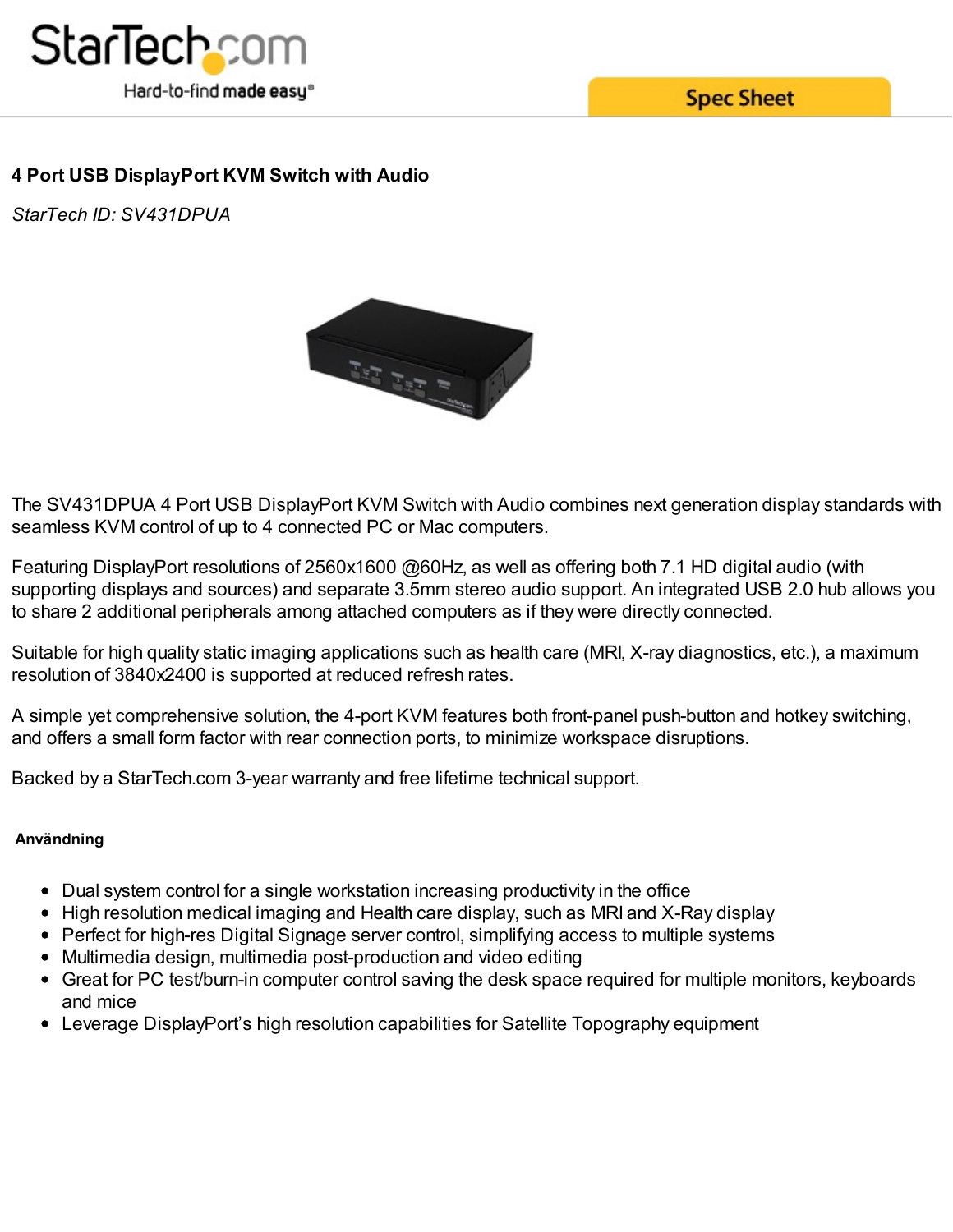

## **Funktioner**

- 7.1 Channel High Definition Audio support plus dual channel Analog Stereo and Microphone
- Full plug-and-play support with USB keyboards, mice, and connected peripherals
- Hotkey and push-button switching
- Native DisplayPort resolution of 2560x1600 @60Hz; beyond 1080p
- OS independent No driver or software required
- Supports a maximum resolution of 3840x2400 at lower refresh rates
- Supports DDC2B for monitor detection
- Supports hot-plug, un-plug and link status-failure detection
- Integrated 2 port USB 2.0 hub
- User-defined scan time intervals
- VESA and CEA compliant
- Fully compatible with Mini-DisplayPort, HDMI, and DVI adapters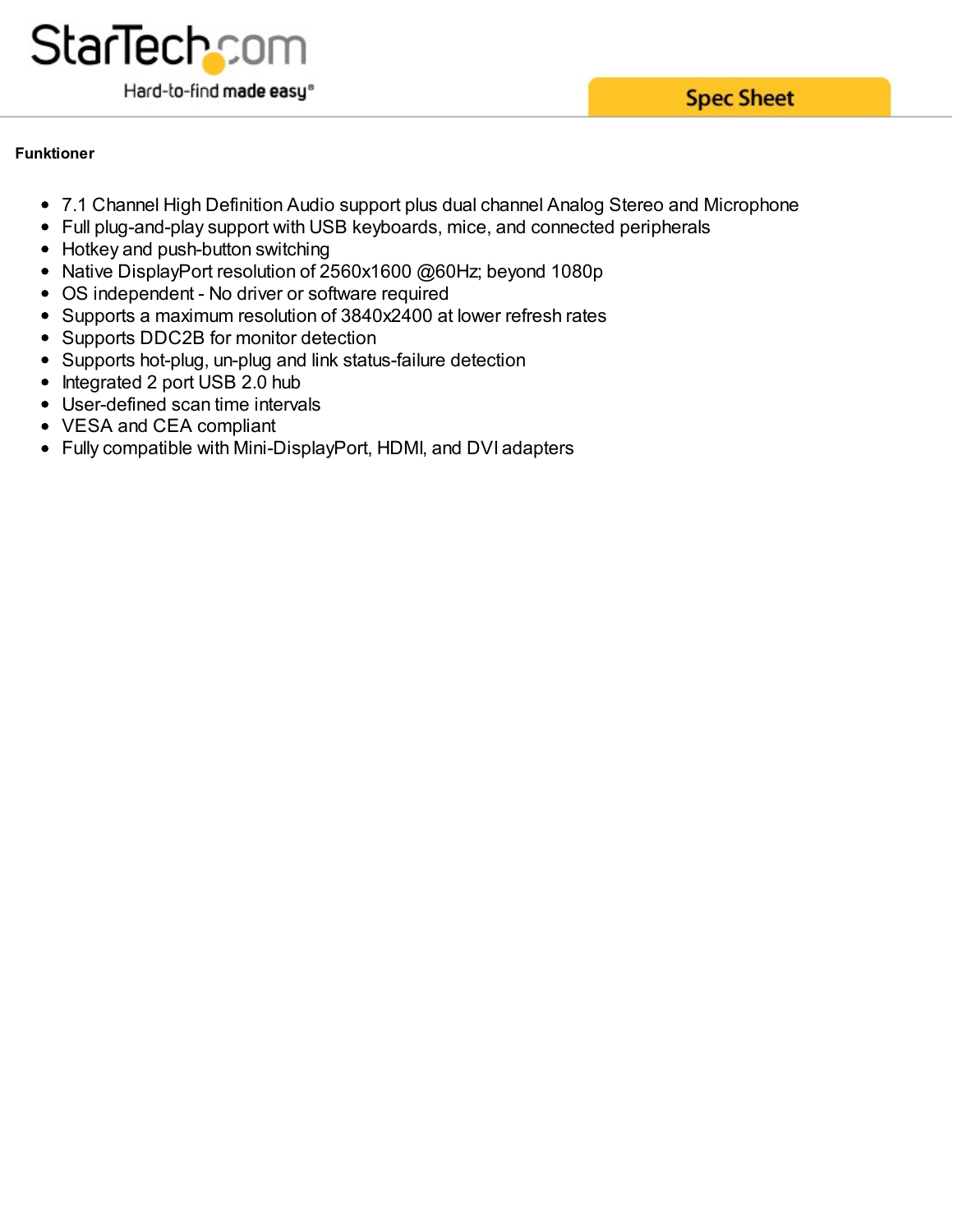

Hard-to-find made easy®

## **Tekniska specifikationer**

| Warranty                                       | 3 Years                                         |
|------------------------------------------------|-------------------------------------------------|
| Audio                                          | Yes                                             |
| <b>KVM Ports</b>                               | $\overline{4}$                                  |
| PC Interface                                   | <b>USB</b>                                      |
| PC Video Type                                  | <b>DisplayPort</b>                              |
| Multi-Monitor                                  | <b>No</b>                                       |
| Rack-Mountable                                 | Optional                                        |
| Cables Included                                | <b>No</b>                                       |
| Daisy-Chain                                    | <b>No</b>                                       |
| Console Interface(s)                           | 1 - DisplayPort (20 pin) Female                 |
| Console Interface(s)                           | 2 - 3.5 mm Mini-Jack (3 Position) Female        |
| Console Interface(s)                           | 4 - USB A (4 pin) Female                        |
| <b>Host Connectors</b>                         | 4 - DisplayPort (20 pin) Female                 |
| <b>Host Connectors</b>                         | 4 - USB B (4 pin) Female                        |
| <b>Host Connectors</b>                         | 8 - 3.5 mm Mini-Jack (3 Position) Female        |
| <b>DVI</b> Support                             | Yes - Dual Link                                 |
| <b>IP Control</b>                              | <b>No</b>                                       |
| Maximum Digital Resolutions 2560 x 1600 @ 60Hz |                                                 |
| <b>Wide Screen Supported</b>                   | Yes                                             |
| <b>Maximum Number of Users</b>                 | 1                                               |
| <b>Port Selection Support</b>                  | <b>Push Button and Hotkeys</b>                  |
| <b>OS Compatibility</b>                        | OS independent; No software or drivers required |
| Color                                          | <b>Black</b>                                    |
| <b>Enclosure Type</b>                          | <b>Steel</b>                                    |
| <b>Product Width</b>                           | 220.7 mm [8.7 in]                               |
| <b>Product Height</b>                          | 44 mm [1.7 in]                                  |
| <b>Product Depth</b>                           | 130.6 mm [5.1 in]                               |
| <b>Product Weight</b>                          | 1100 g [38.8 oz]                                |
| <b>LED</b> Indicators                          | 1 - Power                                       |
| <b>LED</b> Indicators                          | 4 - Green - Online indicator (One LED per port) |
| <b>LED</b> Indicators                          | 4 - Red - Select indicator (One LED per port)   |
| <b>Input Voltage</b>                           | $110 - 240$ AC                                  |
| <b>Input Current</b>                           | 0.8A                                            |
| <b>Output Voltage</b>                          | 12 DC                                           |
| <b>Output Current</b>                          | 1.5A                                            |
| <b>Center Tip Polarity</b>                     | Positive                                        |
| Plug Type                                      | M                                               |
| <b>Operating Temperature</b>                   | 0°C to 40°C (32°F to 104°F)                     |